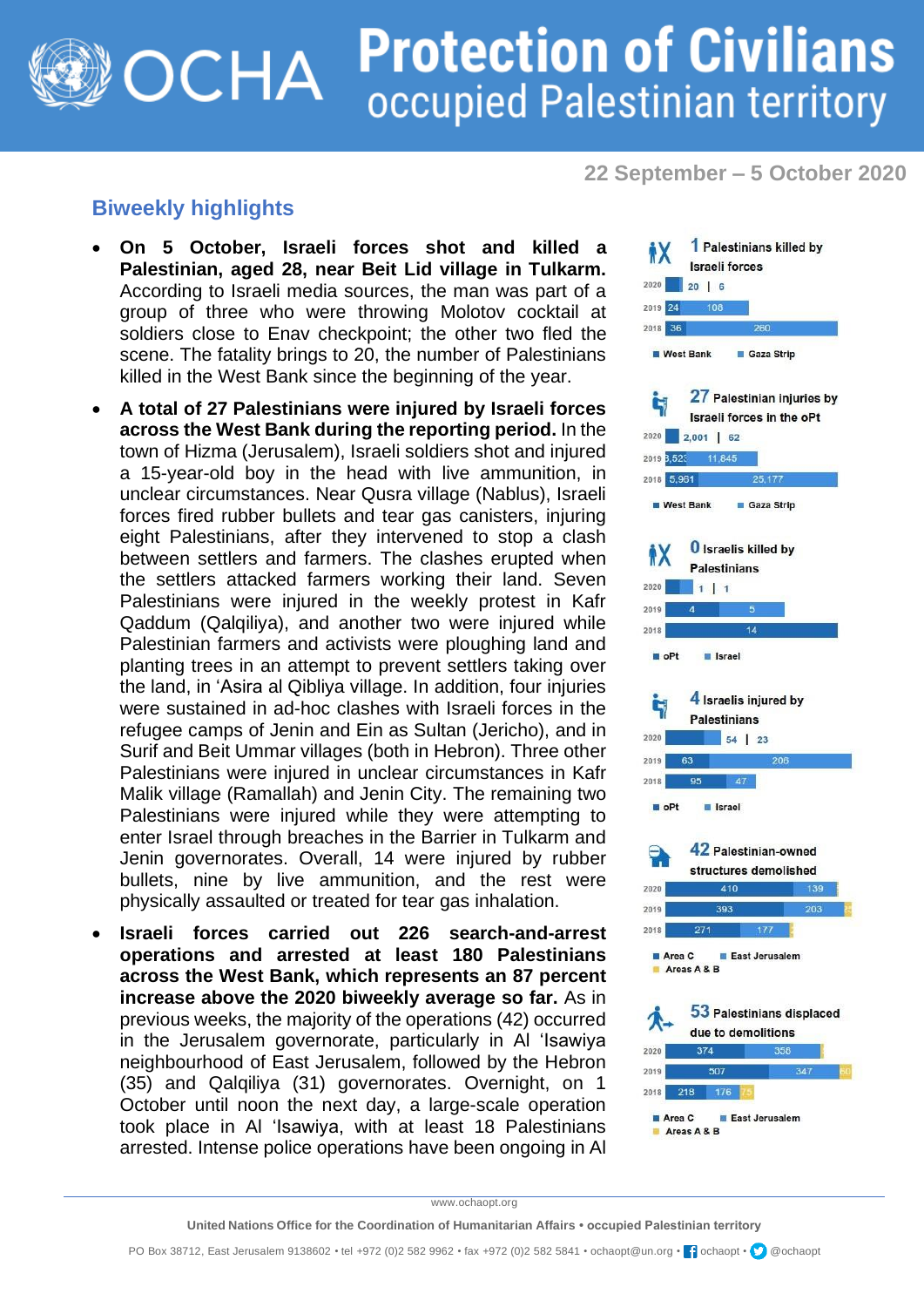Isawiya since mid -2019, resulting in heightened tensions and disruption of the lives of at least 18,000 residents.

- **On 25 September, Egyptian naval forces opened fire at a Palestinian fishing boat, killing two and injuring another.** The boat, on which the three fishermen, who were brothers, were sailing, reportedly drifted into Egyptian waters south of the town of Rafah. This is the first incident in which Palestinian fishermen were killed by Egyptian forces since November 2018. The fishing syndicate in Gaza called fo r a halt to fishing for one day to protest the event.
- **On 5 October, a Palestinian armed group fired one rocket towards southern Israel, resulting in no injuries or damage to property.** Subsequently, the Israeli Air Force carried out an airstrike, targeting a military site in Gaza, causing damage, but no injuries.
- **On at least 28 occasions, Israeli forces opened fire near Israel's perimeter fence with Gaza, and off its coast, apparently to enforce access restrictions, resulting in no injuries.** In one of the incidents, Israeli naval forces used water cannons, causing three fishing boats to sink. On two occasions, Israeli forces entered Gaza and carried out land levelling and excavation operations near the perimeter fence. Also, three Palestinians were arrested by Israeli forces near the perimeter fence while they were reportedly trying to infiltrate into Israel.
- **The Israeli authorities demolished or seized 42 Palestinian -owned structures for the lack of Israeli issued building permits, displacing 53 Palestinians, and otherwise affecting about 150 people.** Most of the demolished structures (39), which included 15 provided as humanitarian assistance, and all the people displaced, were recorded in Area C. These included six residential structures in the communities of Ar Rakeez and Mantiqat Shi'b al Butum in the South Hebron hills, located in a closed area designated for military training, displacing 27 people. Eight other structures were demolished in the same incident in Kisan village (Bethlehem), displacing 13 Palestinians. Also, six structures were demolished in Khirbet Yarza (Tubas), Ni'lin (Ramallah) and Deir Samit (Hebron) on the basis of the Military Order 1797, which allows for demolitions within 96 hours of the issuance of a 'removal order'. The three structures in East Jerusalem were livelihood -related; no self -demolitions were recorded.
- **On 1 October, in reply to a letter from the Civic Coalition for Palestinian Rights in Jerusalem and Adalah, an Israeli NGO, the Israeli Justice Ministry agreed to re implement a policy introduced in March, in response to the first wave of the COVID -19 pandemic, to stop the**